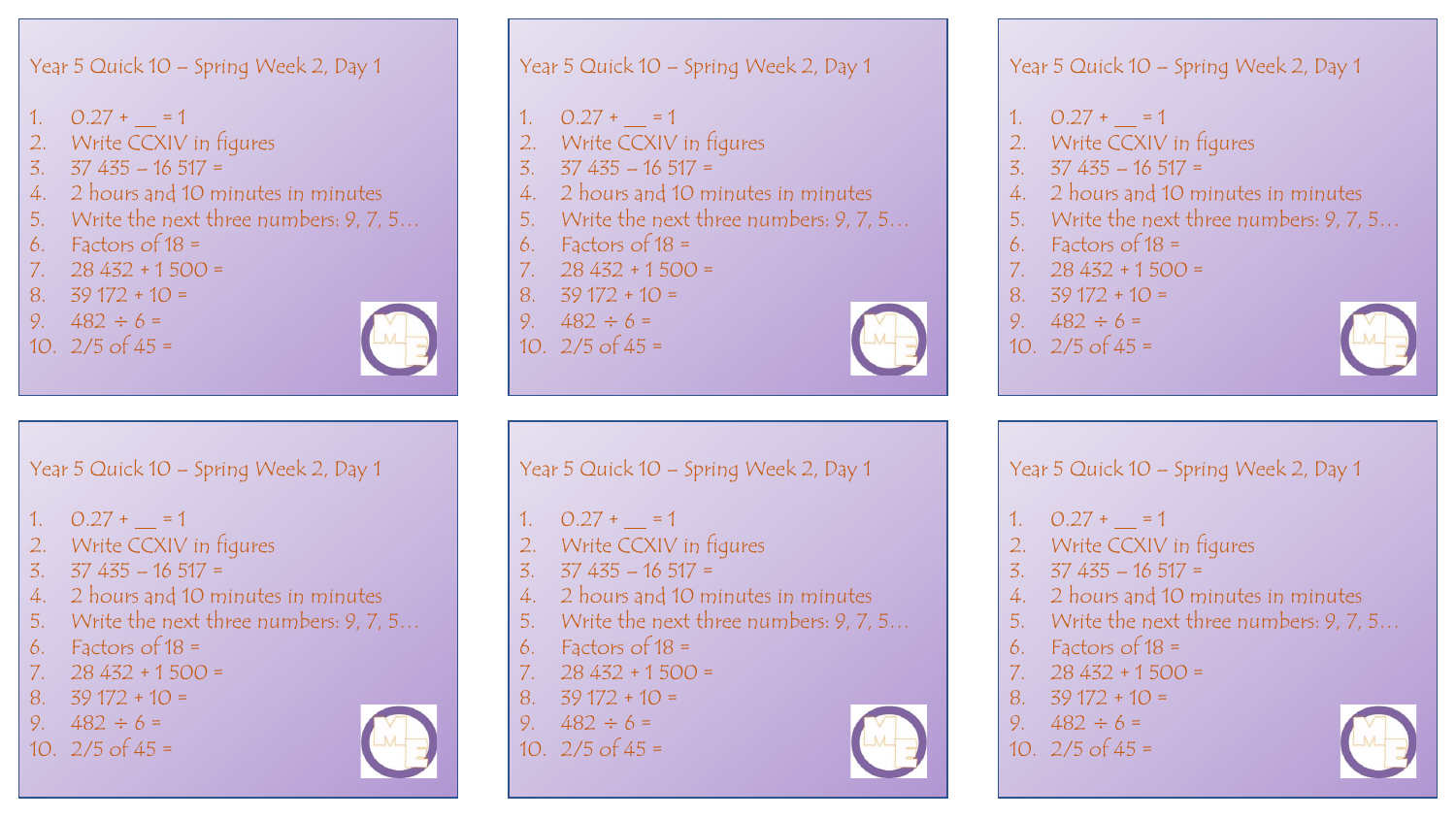- 1.  $0.64 + = 1$
- 2. Write CCLII in figures
- 3. 49 538 14 288 =
- 4. 4 hours and 15 minutes in minutes
- 5. Write the next three numbers: 2, 1, 0…
- 6. Factors of  $20 =$
- 7.  $63152 + 15200 =$
- 8.  $83,492 10 =$
- 9.  $351 \div 7 =$
- 10.  $3/5$  of  $35 =$



- Year 5 Quick 10 Spring Week 2, Day 2
- 1.  $0.64 + = 1$
- Write CCLII in figures
- 3. 49 538 14 288 =
- 4. 4 hours and 15 minutes in minutes
- 5. Write the next three numbers: 2, 1, 0…
- 6. Factors of  $20 =$
- 7.  $63152 + 15200 =$
- 8.  $83,492 10 =$
- 9.  $351 \div 7 =$
- 10.  $3/5$  of  $35 =$

Year 5 Quick 10 – Spring Week 2, Day 2

- $0.64 + = 1$
- Write CCLII in figures
- 3. 49 538 14 288 =
- 4. 4 hours and 15 minutes in minutes
- 5. Write the next three numbers: 2, 1, 0…
- 6. Factors of  $20 =$
- 7.  $63152 + 15200 =$
- 8.  $83,492 10 =$
- 9.  $351 \div 7 =$
- 10.  $3/5$  of  $35 =$



Year 5 Quick 10 – Spring Week 2, Day 2

- 1.  $0.64 + = 1$
- 2. Write CCLII in figures
- 3. 49 538 14 288 =
- 4. 4 hours and 15 minutes in minutes
- 5. Write the next three numbers: 2, 1, 0…
- 6. Factors of  $20 =$
- 7.  $63152 + 15200 =$
- 8.  $83,492 10 =$
- 9.  $351 \div 7 =$
- 10.  $3/5$  of  $35 =$

Year 5 Quick 10 – Spring Week 2, Day 2

- 1.  $0.64 + = 1$
- Write CCLII in figures
- 3. 49 538 14 288 =
- 4. 4 hours and 15 minutes in minutes
- 5. Write the next three numbers: 2, 1, 0…
- Factors of  $20 =$
- 7.  $63152 + 15200 =$
- 8.  $83,492 10 =$
- 9.  $351 \div 7 =$
- 10.  $3/5$  of  $35 =$



- 1.  $0.64 + = 1$
- 2. Write CCLII in figures
- 3. 49 538 14 288 =
- 4. 4 hours and 15 minutes in minutes
- 5. Write the next three numbers: 2, 1, 0…
- Factors of  $20 =$
- 7.  $63152 + 15200 =$
- 8.  $83,492 10 =$
- 9.  $351 \div 7 =$
- 10.  $3/5$  of  $35 =$





- 
- 
- 
- 
- 
-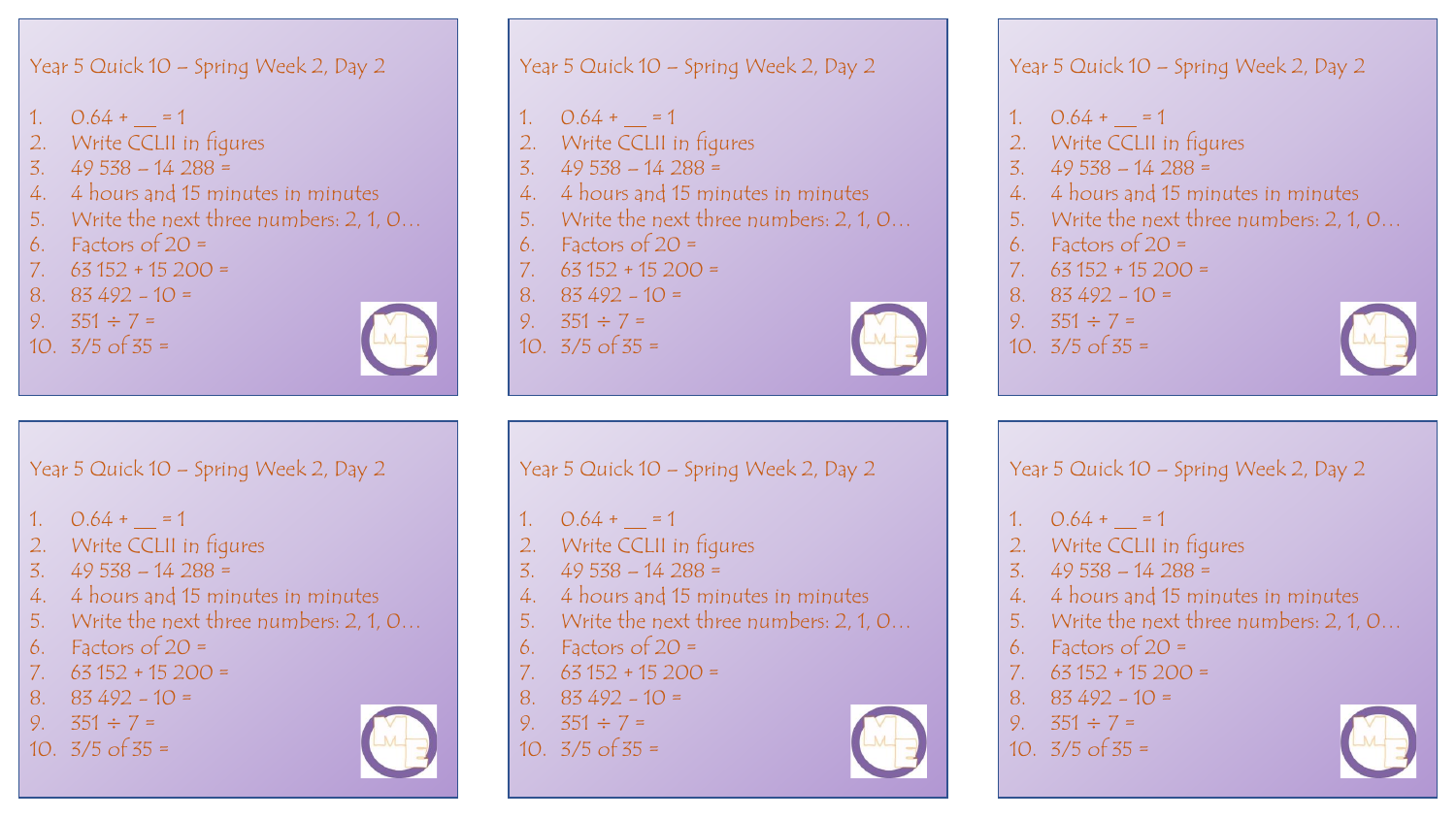- 1.  $0.77 + = 1$
- 2. Write DCCXXXIX in figures
- 3.  $28607 9182 =$
- 4. 3 hours and 20 minutes in minutes
- 5. Write the next three numbers: -6, -5, -4
- 6. Factors of  $16 =$
- 7.  $31\,948 + 2\,000 =$
- 8.  $49\,306 + 10 =$
- 9.  $522 \div 4 =$
- 10.  $2/5$  of  $20 =$



- Year 5 Quick 10 Spring Week 2, Day 3 1.  $0.77 + = 1$ Write DCCXXXIX in figures 3.  $28607 - 9182 =$ 4. 3 hours and 20 minutes in minutes 5. Write the next three numbers: -6, -5, -4 6. Factors of  $16 =$
- 7.  $31948 + 2000 =$
- 8.  $49\,306 + 10 =$
- 9.  $522 \div 4 =$
- 10.  $2/5$  of  $20 =$

Year 5 Quick 10 – Spring Week 2, Day 3

- 1.  $0.77 + = 1$
- Write DCCXXXIX in figures
- 3.  $28607 9182 =$
- 4. 3 hours and 20 minutes in minutes
- 5. Write the next three numbers: -6, -5, -4
- 6. Factors of  $16 =$
- 7.  $31948 + 2000 =$
- 8.  $49\,306 + 10 =$
- 9.  $522 \div 4 =$
- 10.  $2/5$  of  $20 =$



# Year 5 Quick 10 – Spring Week 2, Day 3

- 1.  $0.77 + = 1$
- 2. Write DCCXXXIX in figures
- 3.  $28607 9182 =$
- 4. 3 hours and 20 minutes in minutes
- 5. Write the next three numbers: -6, -5, -4
- 6. Factors of  $16 =$
- 7.  $31948 + 2000 =$
- 8.  $49\,306 + 10 =$
- 9.  $522 \div 4 =$
- 10.  $2/5$  of  $20 =$

Year 5 Quick 10 – Spring Week 2, Day 3

- 1.  $0.77 + = 1$
- Write DCCXXXIX in figures
- 3.  $28607 9182 =$
- 4. 3 hours and 20 minutes in minutes
- 5. Write the next three numbers: -6, -5, -4
- Factors of  $16 =$
- 7.  $31948 + 2000 =$
- 8.  $49\,306 + 10 =$
- 9.  $522 \div 4 =$
- 10.  $2/5$  of  $20 =$



- 1.  $0.77 + = 1$
- 2. Write DCCXXXIX in figures
- 3.  $28607 9182 =$
- 4. 3 hours and 20 minutes in minutes
- 5. Write the next three numbers: -6, -5, -4
- Factors of  $16 =$
- 7.  $31948 + 2000 =$
- 8.  $49\,306 + 10 =$
- 9.  $522 \div 4 =$
- 10.  $2/5$  of  $20 =$

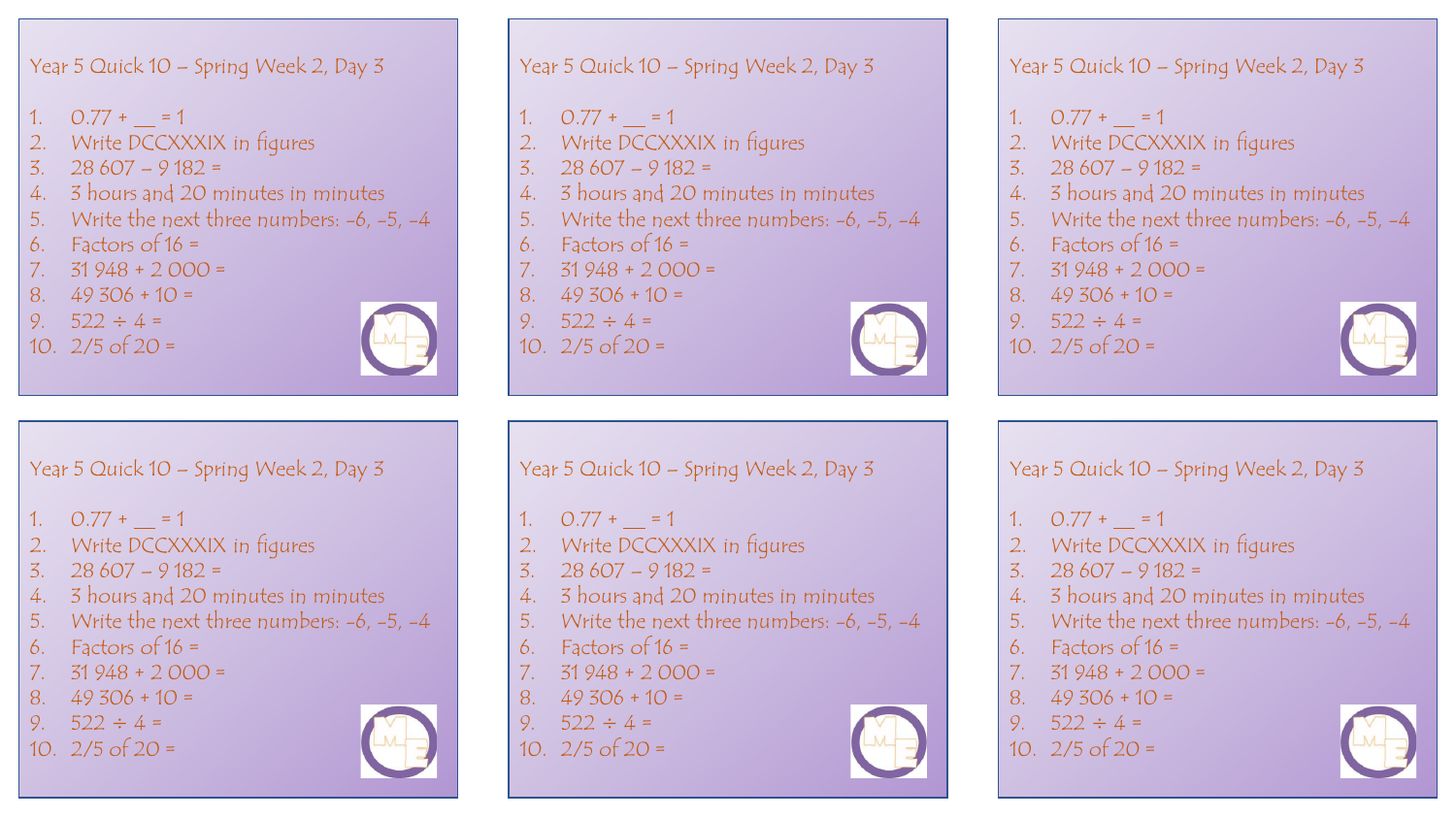- 1.  $0.59 + = 1$
- Write CMXVI in figures
- 3. 76 392 249 =
- 4. 1 hour and 50 minutes in minutes

Year 5 Quick 10 – Spring Week 2, Day 4

4. 1 hour and 50 minutes in minutes

5. Write the next three numbers: -8, -6, -4

- 5. Write the next three numbers: -8, -6, -4
- 6. Factors of  $24 =$
- 7.  $74\,388 + 2\,500 =$
- 8.  $58.032 10 =$
- 9.  $385 \div 9 =$
- 10.  $4/5$  of  $40 =$

1.  $0.59 + = 1$ 

 $3. \quad 76\,392 - 249 =$ 

Factors of  $24 =$ 7.  $74\,388 + 2\,500 =$ 8.  $58.032 - 10 =$ 9.  $385 \div 9 =$ 10.  $4/5$  of  $40 =$ 

2. Write CMXVI in figures



- Year 5 Quick 10 Spring Week 2, Day 4 1.  $0.59 + = 1$ Write CMXVI in figures 3.  $76\,392 - 249 =$ 4. 1 hour and 50 minutes in minutes 5. Write the next three numbers:  $-8$ ,  $-6$ ,  $-4$
- 6. Factors of  $24 =$
- 7.  $74\,388 + 2\,500 =$
- 8.  $58032 10 =$
- 9.  $385 \div 9 =$
- 10.  $4/5$  of  $40 =$

Year 5 Quick 10 – Spring Week 2, Day 4

- $0.59 + = 1$
- 2. Write CMXVI in figures
- 4. 1 hour and 50 minutes in minutes
- 5. Write the next three numbers:  $-8$ ,  $-6$ ,  $-4$
- 
- 7.  $74\,388 + 2\,500 =$
- 
- 
- 



Year 5 Quick 10 – Spring Week 2, Day 4

- 1.  $0.59 + = 1$
- 2. Write CMXVI in figures
- 3.  $76\,392 249 =$
- 4. 1 hour and 50 minutes in minutes
- 5. Write the next three numbers: -8, -6, -4
- 6. Factors of  $24 =$
- 7.  $74\,388 + 2\,500 =$
- 8.  $58.032 10 =$
- 9.  $385 \div 9 =$
- 10.  $4/5$  of  $40 =$

Year 5 Quick 10 – Spring Week 2, Day 4

- 1.  $0.59 + = 1$
- Write CMXVI in figures
- $3. \quad 76\,392 249 =$
- 4. 1 hour and 50 minutes in minutes
- 5. Write the next three numbers:  $-8$ ,  $-6$ ,  $-4$
- Factors of  $24 =$
- 7.  $74\,388 + 2\,500 =$
- 8.  $58.032 10 =$
- 9.  $385 \div 9 =$
- 10.  $4/5$  of  $40 =$



3.  $76\,392 - 249 =$ 

- 
- 
- 
- 
- 6. Factors of 24 =
- 
- 8.  $58.032 10 =$
- 9.  $385 \div 9 =$
- 10.  $4/5$  of  $40 =$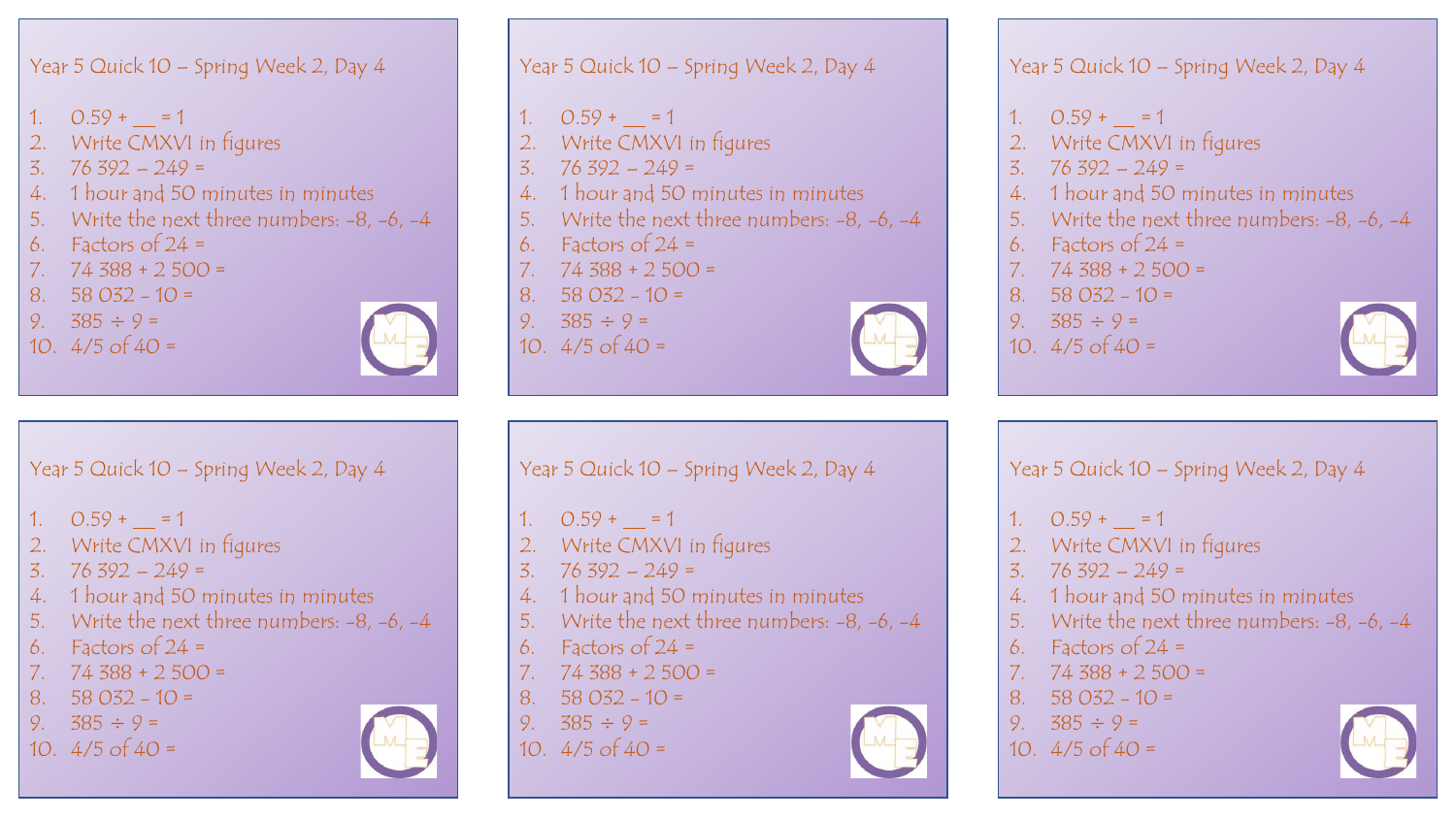- 1.  $0.16 + = 1$
- 2. Write CCCLXXVII in figures
- 3. 41 816 27 352 =
- 4. 3 hours and 45 minutes in minutes
- 5. Write the next three numbers: 16, 12, 8
- 6. Factors of  $30 =$
- 7.  $43439 + 4400 =$
- 8.  $65\,306 10 =$
- 9.  $624 \div 6 =$
- 10.  $3/5$  of  $55 =$



- Year 5 Quick 10 Spring Week 2, Day 5 1.  $0.16 + = 1$ Write CCCLXXVII in figures 3. 41 816 – 27 352 = 4. 3 hours and 45 minutes in minutes 5. Write the next three numbers: 16, 12, 8 6. Factors of  $30 =$
- 7.  $43439 + 4400 =$
- 8.  $65\,306 10 =$
- 9.  $624 \div 6 =$
- 10.  $3/5$  of 55 =

Year 5 Quick 10 – Spring Week 2, Day 5

- Write CCCLXXVII in figures
- 3. 41 816 27 352 =
- 4. 3 hours and 45 minutes in minutes
- 5. Write the next three numbers: 16, 12, 8
- 
- 7.  $43439 + 4400 =$
- 8.  $65\,306 10 =$
- 
- 10.  $3/5$  of 55 =



Year 5 Quick 10 – Spring Week 2, Day 5

- 1.  $0.16 + = 1$
- 2. Write CCCLXXVII in figures
- $3. \quad 41816 27352 =$
- 4. 3 hours and 45 minutes in minutes
- 5. Write the next three numbers: 16, 12, 8
- 6. Factors of  $30 =$
- 7.  $43439 + 4400 =$
- 8.  $65\,306 10 =$
- 9.  $624 \div 6 =$
- 10.  $3/5$  of 55 =

Year 5 Quick 10 – Spring Week 2, Day 5

- 1.  $0.16 + = 1$
- Write CCCLXXVII in figures
- 3.  $41816 27352 =$
- 4. 3 hours and 45 minutes in minutes
- 5. Write the next three numbers: 16, 12, 8
- Factors of  $30 =$
- 7.  $43439 + 4400 =$
- 8.  $65\,306 10 =$
- 9.  $624 \div 6 =$
- 10.  $3/5$  of 55 =





- - -
		-
		- 6. Factors of  $30 =$
		-
		-
		- 9.  $624 \div 6 =$
		-





- 1.  $0.16 + = 1$
- 2. Write CCCLXXVII in figures
- 3. 41 816 27 352 =
- 4. 3 hours and 45 minutes in minutes
- 5. Write the next three numbers: 16, 12, 8
- Factors of  $30 =$
- 7.  $43439 + 4400 =$
- 8.  $65\,306 10 =$
- 9.  $624 \div 6 =$
- 10.  $3/5$  of 55 =